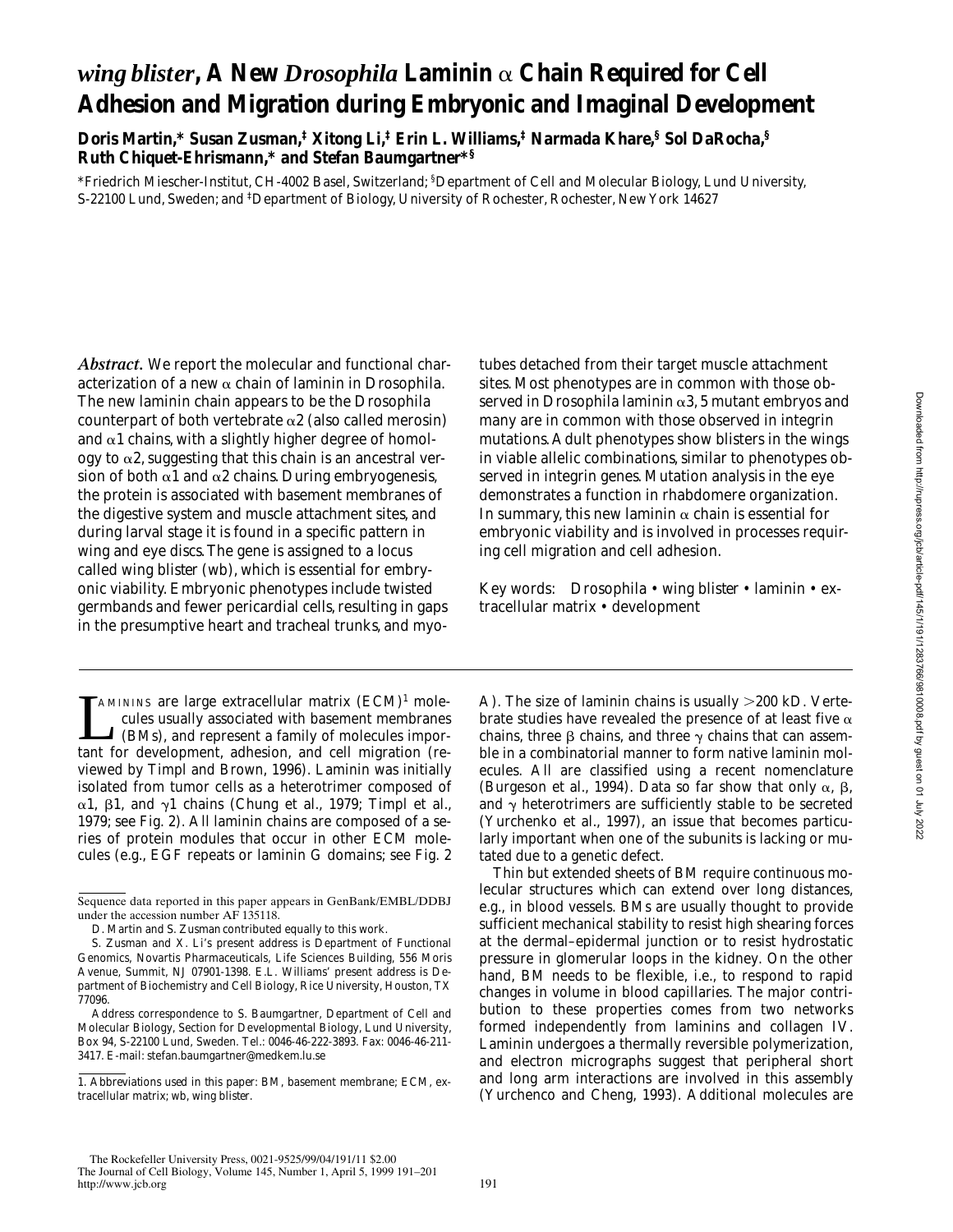known to interact with laminin, i.e., nidogen, which is thought to cross-link the laminin and the collagen IV network, or perlecan, a proteoglycan (reviewed by Timpl and Brown, 1996).

Different laminin isoforms are not always expressed at the same site and time. A careful examination of the occurrence in vertebrate embryonic and adult tissues of all  $\alpha$ chains shows that laminin  $\alpha$  chains have distinct expression patterns, with  $\alpha$ 4 and  $\alpha$ 5 showing the broadest, and  $\alpha$ 1 the most restricted expression (Miner et al., 1997). Moreover, each BM examined contains at least one  $\alpha$  chain, but the composition of  $\alpha$  chains within the BMs changed constantly during embryonic development, as assayed in the kidney (Miner et al., 1997).

Few data are known about the developmental function of laminins, mainly because few laminin mutations have been identified to date. However, mutations in the  $\alpha$ 2 chain of human laminin have been linked to congenital muscular dystrophy (Helbling-Leclerc et al., 1995), and the classic *dy* mutation in mouse could also be linked to defects in the murine  $\alpha$ 2 chain (Xu et al., 1994). In both species, the lack or partial loss of function of laminin  $\alpha$ 2 leads to variation in skeletal muscle fibers and muscle fiber necrosis. These findings demonstrate a role for the  $\alpha$ 2 chain in skeletal muscle function. Mutations in the  $\gamma$ 2 subunit of laminin can lead to Herlitz's junctional epidermolysis bullosa (Aberdam et al., 1994; Pulkkinnen et al., 1994), characterized by blister formation within the dermal–epidermal BMs. Furthermore, mutations in the  $\alpha$ 3 and  $\beta$ 3 laminin chain which associate with  $\gamma$ 2 to form laminin 5 show similar phenotypes (Kivirikko et al., 1995; Cserhalmi-Friedman et al., 1998). Laminin  $\alpha$ 2 also plays a role in molecular pathogenesis of neural tropism since the bacterium *Mycobacterium leprae* binds to a2 on Schwann cell axon units (Rambukkana et al., 1997).

Intensive studies on the composition of the ECM in invertebrates have shown the existence of a laminin with a proposed subunit composition  $\alpha$ 3, 5;  $\beta$ 1;  $\gamma$ 1 (Montell and Goodman, 1988, 1989; Chi and Hui, 1989; Kusche-Gullberg et al., 1992; Henchcliffe et al., 1993).  $\alpha$ 3, 5 was previously called lamA, and this new name is proposed as a reminder that  $\alpha$ 3, 5 is the precursor of both vertebrate  $\alpha$ 3 and  $\alpha$ 5 chains. Genetic studies have shown that null mutations in the *Drosophila*  $\alpha$ 3, 5 chain lead to embryonic lethality, with visible defects in mesodermally derived tissues, i.e., in heart, muscles, or gut leading to dissociated cell groups in the various organs (Yarnitzki and Volk, 1995). These data suggest that laminin is used to confer structural support and adhesivity. Surprisingly, no obvious pathfinding defects in central nervous system neurons were observed during embryogenesis (Henchcliffe et al., 1993), however, at the neuromuscular junction, the extent between neuronal and muscular surfaces appeared significantly altered in  $\alpha$ 3, 5 mutants (Prokop et al., 1998).

Hypomorphic mutants and heteroallelic mutant combinations of  $\alpha$ 3, 5 can give rise to viable pupae and some viable adults (Henchcliffe et al., 1993). These adult escapers show abnormalities in the shape of their legs and in the organization of ommatidia in the compound eye (Henchcliffe et al., 1993). A recent report has also shown the requirement of  $\alpha$ 3, 5 in normal pathfinding by ocellar pioneer axons (Garcia-Alonso et al., 1996).

In spite of the observed pleiotropy of mutations in the  $\alpha$ 3, 5 gene, the phenotypic effects seen in mutant animals are not dramatic given the wide distribution of the protein. This predicted the existence of a second laminin  $\alpha$  chain which can compensate for loss of  $\alpha$ 3, 5 function. Indeed, during the course of the *Drosophila* genome sequencing program, we noticed the presence of sequences related to laminin, and subsequent analysis of the genomic region allowed us to define a new member of the invertebrate laminin  $\alpha$  chain family, similar to both the vertebrate  $\alpha$ 1 and a2 chain. We show that mutations from the *wing blister* (*wb*) locus are associated with lesions in this new  $\alpha$  gene and that this second *Drosophila* laminin  $\alpha$  chain is indispensable for embryonic viability and adhesiveness between cell layers.

# *Materials and Methods*

# *Fly Stocks*

The *wb* alleles, *wbk05612*, *wbk00305*, *wbPZ09437*, *wbPZ10002*, *wbSF25*, *wbHG10*, and *wbCR4*, were used to determine embryonic functions for the Wb protein. P element induced alleles,  $wb^{k05612}$ ,  $wb^{k00305}$ ,  $wb^{PZ09437}$ , and  $wb^{PZ10002}$ , were produced in the laboratories of Istvan Kiss and A. Spradling (Carnegie Institute, Baltimore, MD), and ethylmethane sulfonate (EMS) induced alleles,  $w^2b^{SFS}$  and  $w^2b^{HG10}$ , were produced in the laboratory of M. Ash-<br>burner (University of Cambridge, Cambridge, UK).  $w^2b^{FG1}$ ,  $w^2b^{HG10}$ , and burner (University of Cambridge, Cambridge, UK).  $wb^{SF25}$ *wbPZ09437* have been described previously (Karpen and Spradling, 1992; Lindsley and Zimm, 1992). *Df(2L)fn7* (breakpoints 34E3; 35B3-4) and *Df(2L)fn36* (breakpoints 34F3-5; 35B4) were used in this study and are described in Lindsley and Zimm, (1992). Revertants of *wbPZ09437* were obtained by precise excision of the P element and showed wild-type appearance and fertility. Lethal chromosomes used in this study were kept in stocks balanced over *CyO* (Lindsley and Zimm, 1992).

Somatic clones in the eye were produced by inducing mitotic recombination using the FLP/FRT system as described in Roote and Zusman (1996).

# *Videomicroscopy*

Embryos from mutant lines were placed on petri perm plates (Hereus) in a drop of Voltalef 3S oil. All embryos were derived from mothers homozygous for the *klarsicht* (*kls*) mutation, which clears out yolk and makes embryonic phenotypes easily visible during filming, yet has no discernible effect on embryonic development (Wieschaus and Nüsslein-Volhard, 1986). Time lapse videomicroscopy was performed on embryos under a Zeiss Axioskop microscope with a Panasonic AG-6730 recorder and a Zeiss ZVS-47N CCD videocamera system. *wb* embryos were identified by their inability to hatch and the presence of a dorsal hole at the end of embryonic development.

## *Immunostaining and Preparation of Embryos for Whole Mounts*

Embryos were collected on agar/apple juice plates and prepared for immunostaining according to the protocol described in Zusman et al. (1990) with an antibody against a pericardial protein (*Mab#3*; Yarnitzky and Volk, 1995) or an antibody against a tracheal protein (*2A12*; Samakovlis et al., 1996). Embryos stained with antibodies were dehydrated and mounted in a 3:1 solution of methyl salicylate and Canada balsam for examination under bright-field illumination.

For examination of somatic muscles, *wb* embryos were prepared as described by Drysdale et al. (1993) and viewed under polarized light. To confirm and examine further the *wb* somatic muscle phenotype, embryos derived from parents heterozygous for *wb* were stained with antibodies against muscle myosin (Kiehart and Feghali, 1986) using the procedures described in Young et al. (1991) and Roote and Zusman (1995)

Late stage *wb* or deficiency-containing embryos were identified by the dorsal hole phenotype and/or their inability to hatch. At earlier stages *wb* phenotypes were based on 25% of the population exhibiting defects not observed in a wild-type population, and the similarity of these defects to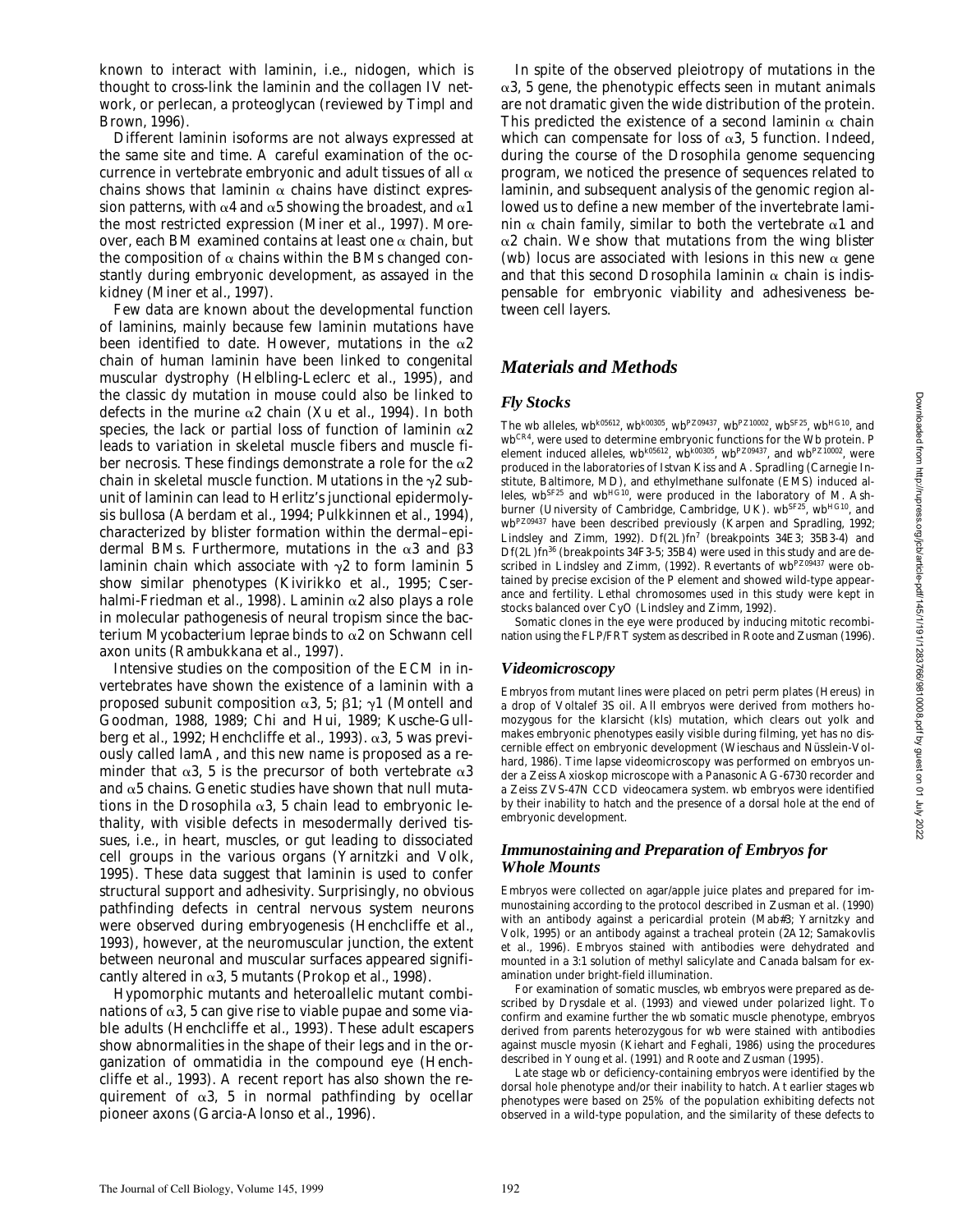those observed when a dorsal hole is present. The mutant tracheal phenotype was also observed in developing *wb* embryos using videomicroscopy.

# *DNA and RNA Techniques*

Southern and Northern blot analyses were performed by standard procedures (Maniatis et al., 1982). RNA was extracted by the guanidium thiocyanate/phenol/chloroform extraction method of Chomczynski and Sacchi (1987). Poly $(A)^+$  RNA was isolated using a Pharmacia Kit (Pharmacia Biotech, Inc.). Equal specific activity of  $wb$  probes and laminin  $\alpha$ 3, 5 and  $\gamma$ 1 probes were achieved using a standardized labeling protocol, and by using probes of similar lengths and similar GC content. Exposure times for Northern blots were 3 d. Whole mount in situ hybridizations were conducted using digoxigenin labeled *wb* cDNAs following the protocol of Tautz and Pfeiffle (1989).

# *Verification of the Sequence of Genomic DS Phages*

At least three sequence errors were discovered within the published DS 03792 sequence leading to reading frame shifts. Suitable cDNAs were isolated using PCR, subcloned, and were used to correct the derived cDNA sequence. Irregularities between the domain structure of vertebrate and this new *Drosophila* laminin  $\alpha$  chain were confirmed by additional isolation of suitable cDNAs by PCR and subsequent sequencing, ruling out misleading interpretations of intron–exon boundaries.

# *Generation of Antibodies and Staining of Embryos*

Two independent fragments from either the  $NH<sub>2</sub>$  or COOH terminus (amino acids 173–376 and amino acids 2,383–2,633, respectively) were cloned into the appropriate pMALc2 expression vectors (BioRad Laboratories). After induction and lysis of cells, fusion proteins were purified over a maltose matrix (BioRad Laboratories). Both antigens were used to generate two independent rabbit polyclonal antisera each. Polyclonal antisera were affinity purified over a corresponding GST fusion protein (Pharmacia Biotech, Inc.) column and eluted with 0.1 M glycine, pH 2.5. The specificity of the antisera was tested on *Df(2L)fn36* embryos. For histochemical staining, the antifusion protein antisera were used at a concentration of 1:500.

# *Western Blotting*

Samples of embryonic extracts and conditioned medium of Schneider S2 cells were separated under nonreducing and reducing conditions on 6% SDS-PAGE. After transfer onto nylon membranes, blots were probed with anti-*wb* antibodies and detected with HRP conjugated secondary antibodies, followed by ECL chemiluminescence (Nycomed Amersham, Inc.).

# *Results*

# *Cloning, Sequence Analysis, and Properties of a New Drosophila Laminin Chain*

In our attempt to find laminin-like sequences from *Drosophila* in the database, we noticed the presence of EGFlike repeats similar to laminin chains on the reverse strand of a subclone derived from the genomic phage DS 03792 (Kimmerly et al., 1996). Subsequent alignment of all subclones derived from this DS phage revealed the presence of a novel laminin chain gene in *Drosophila*. Analysis of the gene structure showed a genomic region spanning  $\sim$  70 kb of DNA with  $\geq$ 16 exons contained within two overlapping DS phages, DS 037092 and DS 01068 (Fig. 1 B). Most intron–exon boundaries proposed by GENSCAN (Burge and Karlin, 1997) were confirmed by isolating and sequencing suitable cDNA clones spanning the region of interest (data not shown).

Conceptual translation of the 10,101-nucleotide open reading frame yields a protein of 3,367 amino acids with a deduced molecular size of  $\sim$ 374 kD (Fig. 2 A). At the NH<sub>2</sub> terminus, the predicted initiating methionine is followed by an amino acid sequence containing structural regions characteristic of a secretory signal sequence (Fig. 2 A; von Heijne, 1986). A hydropathy profile of the primary structure revealed no other long hydrophobic regions indicative of a transmembrane spanning segment (Fig. 2 A), suggesting that this laminin chain is a secreted protein.

Closer inspection of the domain structure shows that this new chain has all the domains of laminin  $\alpha$  chains in the appropriate order (Fig. 2 C). However, the number of different modules varies in some regions. For example, the second EGF-like stretch contains 10 full and 2 half EGF repeats, while in vertebrates there are 8 full and 2 half EGF repeats (Fig. 2 C). In addition, a unique  $NH<sub>2</sub>$ -terminal extension of  $\sim$ 120 amino acids is present (Fig. 2 C). Finally, the array of the second EGF repeat region is symmetrically interrupted by an insertion of 45 amino acids.

We performed domain-wise comparisons of identities to existing vertebrate  $\alpha$  chains. The LN domain showed al-



*Figure 1.* Schematic representation of the cloned genomic region from 35A1. (A) The chromosomal region of 110 kb surrounding the *wb* gene is shown, along with three P element mutations and two P1 phages. The left end of DS 03792 was arbitrarily chosen as position 0. Underneath the DS phages, the relative position of four STSs are indicated. Vertical bars correspond to EcoRI sites. (B) Intron–exon structure of the *wb* gene. 15 exons are observed. (C) Intron–exon structure of the trans-spliced transcript observed in *l(2) 09437* or *l(2) 10002* animals (Fig. 3 B) yielding a composite transcript between the first four exons of *wb* and the last exon of S12.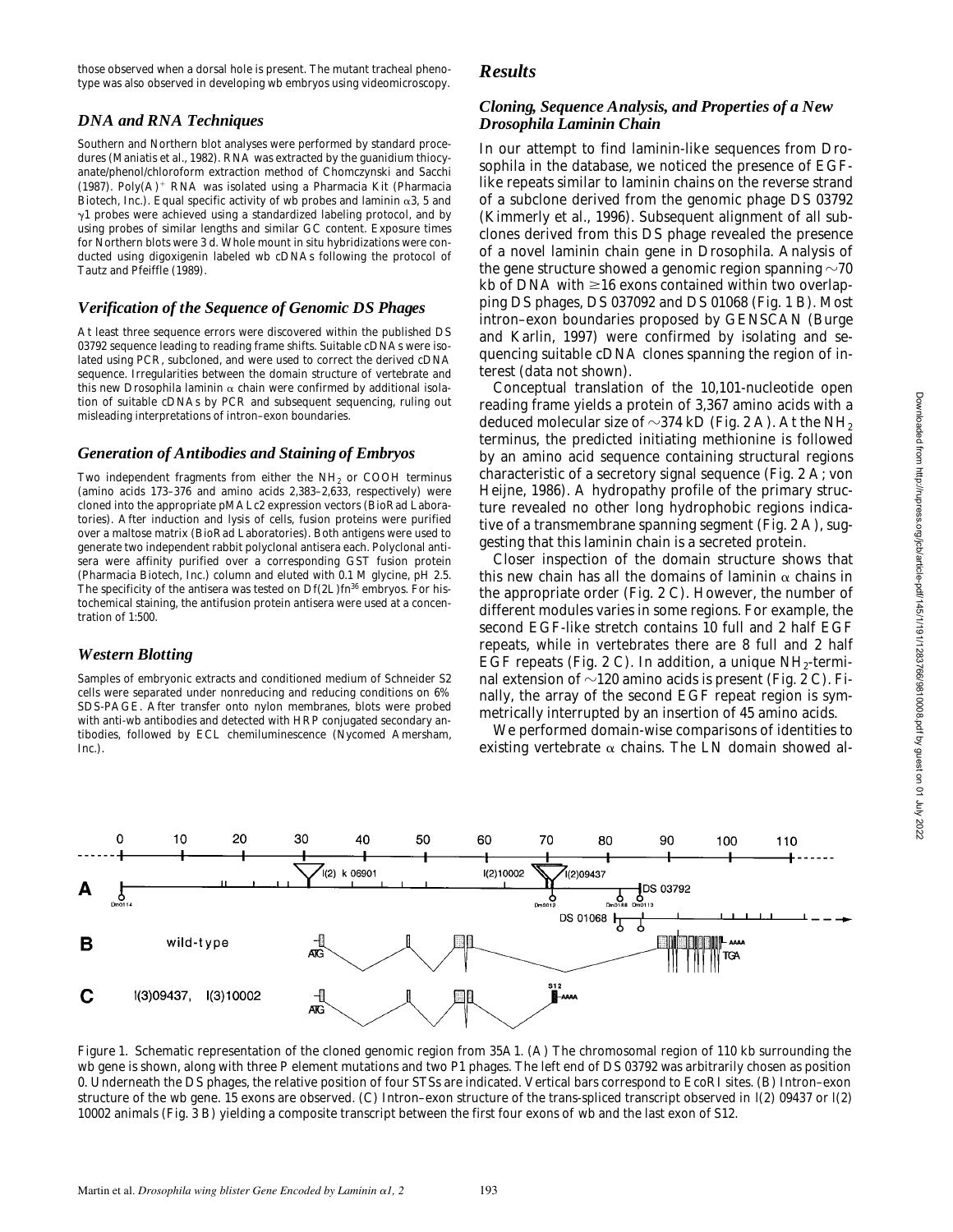

most an equally high degree of identity to vertebrate  $\alpha$ 1 and  $\alpha$ 2 chains, while the LE4 domain showed a slightly higher degree of identity to vertebrate  $\alpha$ 2 than to  $\alpha$ 1. However, both L4 domains showed slightly higher scores of identity to  $\alpha$ 5, immediately followed by equally high scores to  $\alpha$ 2 and  $\alpha$ 1. The remaining two EGF-like repeats showed that the first was highly homologous to  $\alpha$ 1 but the second was homologous to  $\alpha$ 2. Finally, all five G domains







The different domains of the laminin  $\alpha$  chain are indicated on the left as letter code defined in the SWISS-PROT data bank (Bairoch and Apweiler, 1999) and appear as boxes surrounding the sequence. A putative signal sequence is underlined. The RGD tripeptide within L4 is highlighted in bold. (B) Schematic representation of a classical laminin molecule showing EHS laminin (Timpl et al., 1979) composed of an  $\alpha$ ,  $\beta$ , and  $\gamma$ chain. (C) Schematic drawing of the domain structures and comparison of the identities between human a2, *Drosophila* a1, 2, and *C. elegans* laminin a1, 2 chain. *C. elegans* laminin a1, 2 sequence was available from cosmid T22A3 and H10E24, and appears compiled under accession number AF074902. Numbers indicate percentages of identity in the different domains. Triangles denote positions of introns. Note that in *Drosophila* laminin a1, 2, an  $NH<sub>2</sub>$ -terminal extension and an insertion between the EGF-like repeats is observed, and in *C*. *elegans* the fifth G domain is lacking. (D) Comparison of the domain structure and identities between *Drosophila* a1, 2, *Drosophila* a3, 5 (previously called lamA), and human  $\alpha$ 5 chain. Numbers indicate percentage of identities between the different domains of the chain.

*Figure 2.* The Wb (laminin  $\alpha$ 1, 2) protein. (A) Open reading frame encoded by the *wb* gene.

showed a slightly higher similarity to  $\alpha$ 2 than to  $\alpha$ 1. In summary, the majority of the domains showed most similarity to vertebrate  $\alpha$ 2 chains, yet many were significantly similar to  $\alpha$ 1. For this reason, and to illustrate the fact this chain is a common precursor of vertebrate  $\alpha$ 2 and  $\alpha$ 1 chains, we have tentatively called this chain *Drosophila* laminin  $\alpha$ 1, 2 in the remainder of the text.

A special feature within the amino acid sequence should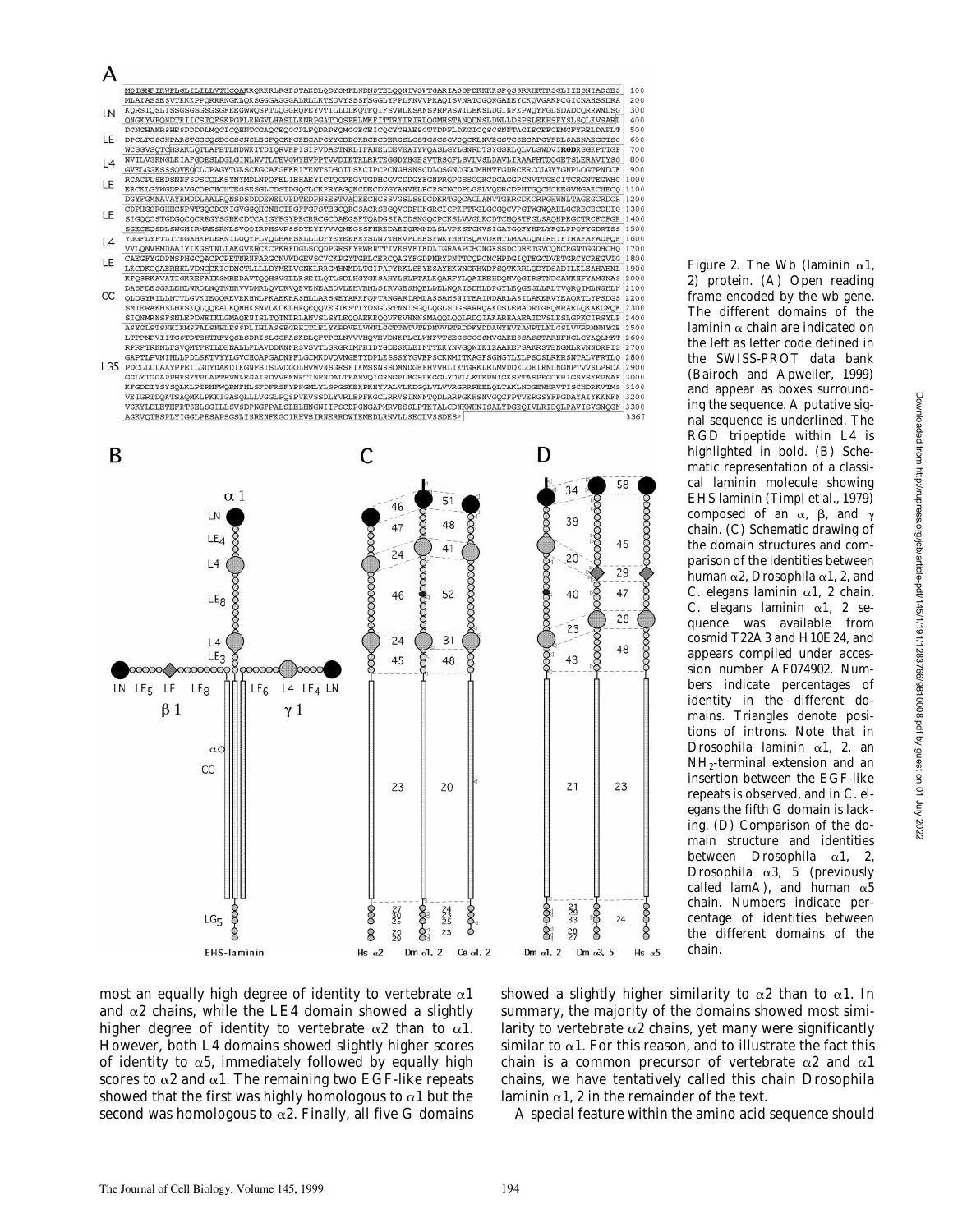be noted: the presence of a RGD within the first L4 domain (Fig. 2). RGD tripeptides have been shown to mediate cell adhesion in *Drosophila* using *Drosophila* PS2 integrins as receptors (Bunch and Brower, 1992). In fact, a recent study based on cell culture assays demonstrated that the laminin  $\alpha$ 1, 2 subunit showed exclusive binding to one integrin isoform,  $\alpha$ PS2m8 $\beta$ PS4A, while the other PS2 integrin isoforms did not show any binding (Graner et al., 1998), suggesting that  $\alpha$ 1, 2 is a ligand of a splice-specific form of the PS2 integrins.

# *Temporal and Spatial Distribution of Laminin* a*1, 2 Transcripts*

Northern analysis was performed on RNA derived from samples spanning the *Drosophila* life cycle using  $\alpha$ 1, 2 cDNAs as probes. An 11-kb transcript was first detected in the early stages of embryogenesis and peaked in 6–12-h embryos (Fig. 3 A). In the last part of embryogenesis (12– 18 h), a slightly smaller version of a 10.5-kb transcript was observed. We cannot exclude the possibility of an alternative spliced transcript or alternative usage of another polyadenylation site. Transcription decays in the later stages and is hardly detectable in third-instar larvae, but increases again in pupal stages. To compare the existing *Drosophila* laminin chains, the same Northern blot used for  $\alpha$ 1, 2 was also probed with a mixture of  $\alpha$ 3, 5 and  $\gamma$ 1 probes (Fig. 3 C). This showed that the two laminin subunits are present at similar stages during embryogenesis. There is a marked difference, however, as these two sub-

units are also transcribed very strongly during the late stages of embryogenesis, in contrast to  $\alpha$ 1, 2 which fades out rapidly during this stage. Assuming that all probes in this analysis had similar specific activities (see Materials and Methods), it suggests that  $\alpha$ 1, 2 is less abundantly expressed than  $\alpha$ 3, 5, a feature already noted in vertebrate expression studies (Miner et al., 1997).

Using digoxigenin-labeled probes, the spatial expression of the  $\alpha$ 1, 2 chain was examined. Transcripts were first detected during oogenesis in nurse cells and growing oocytes (Fig. 4 A), suggesting a maternal contribution. During cleavage stage, the message is uniformly distributed in the egg (Fig. 4 B) and becomes slightly enriched in cells of the trunk region at blastoderm stage (Fig. 4 C). During germband extension (Fig. 4 D), low levels of uniform expression are observed. After germband retraction, the visceral mesoderm of the gut starts to accumulate  $\alpha$ 1, 2 transcripts (Fig. 4, E and F). At that time, cells near the presumptive muscle attachment sites show transcripts (Fig. 4 F). At stage 14, strong expression is also observed in cardiac cells (Fig. 4 G) and more prominent in cells near the muscle attachment sites (Fig. 4, H and I).

Transcription of laminin  $\alpha$ 1, 2 is also readily detectable in imaginal discs, as assayed by LacZ staining of imaginal discs derived from the viable P element line H155 which mimics the embryonic transcript pattern faithfully (data not shown). Particularly strong expression was found in wing discs, where certain groups of cells in the presumptive wing dorsal and ventral region show LacZ staining (Fig. 4 J). Strong staining was also observed in the eye an-



*Figure 3.* Northern and Western analyses. (A) Northern blot analysis of different stages throughout the *Drosophila* life cycle with a *wb* cDNA. Each lane contains 5  $\mu$ g of poly(A)<sup>+</sup> RNA. The stage of the embryonic RNA is denoted in hours after egg laying, L3 is from the third instar larval stage, P from late pupal stages, and A from adult males and females. Two transcripts are detected which might derive from differentially polyadenylated mRNAs. (B) Trans-splicing in *l(2) 09437* mutants. Northern blot analysis of

6–18-h old embryos from  $I(2)$  09437 with a *wb* cDNA. Two groups of transcripts are detected, two wild-type bands  $\sim$ 11 kb and a 5.6-kb band which derives from an aberrant splicing event with the last exon of ribosomal protein S12 on the mutant chromosome (Horowitz and Berg, 1995). (C) Comparison of transcriptional activity of different *Drosophila* laminin chains. The same Northern blot as in B was reprobed with a mixture of laminin  $\alpha$ 3, 5 and laminin  $\gamma$ 1 cDNAs (Kusche-Gullberg et al., 1992). The amount of loaded RNA was estimated by subsequent probing with a *Drosophila* ribosomal protein S19 (Baumgartner et al., 1993). Transcript lengths were determined with a ladder of RNA standards. (D) Western analysis of the Wb protein. Extracts from 0-24-h embryos (lanes 1, 2, 4, and 5) and conditioned medium from Schneider S2 cells (lane 3) were fractionated on 6% SDS-PAGE under nonreducing (lanes 1 and 2), and reducing conditions (lanes 3–5), and assayed using polyclonal anti-*wb* antisera (anti-NH2 antibodies lanes 1 and 4; anti-COOH antibodies lanes 2, 3, and 5; see Materials and Methods). In conditioned medium, a single 360-kD band was observed (lane 3), while in extracts proteolytic cleavage occurs, resulting in a 240-kD (NH2) and a 110-kD (COOH) band (lanes 4 and 5). The 180-kD band in lane 4 might represent another cleavage or a degradation product which is not recognized by the COOH antibody. Moreover, this band did not appear under nonreducing conditions (lane 1), suggesting that it originated from laminin. Under nonreducing conditions, an 800-kD band was observed (lanes 1 and 2). Mouse EHS laminin (a gift from J. Engel) was used to determine the relative location of the 800-kD and 400-kD bands, respectively.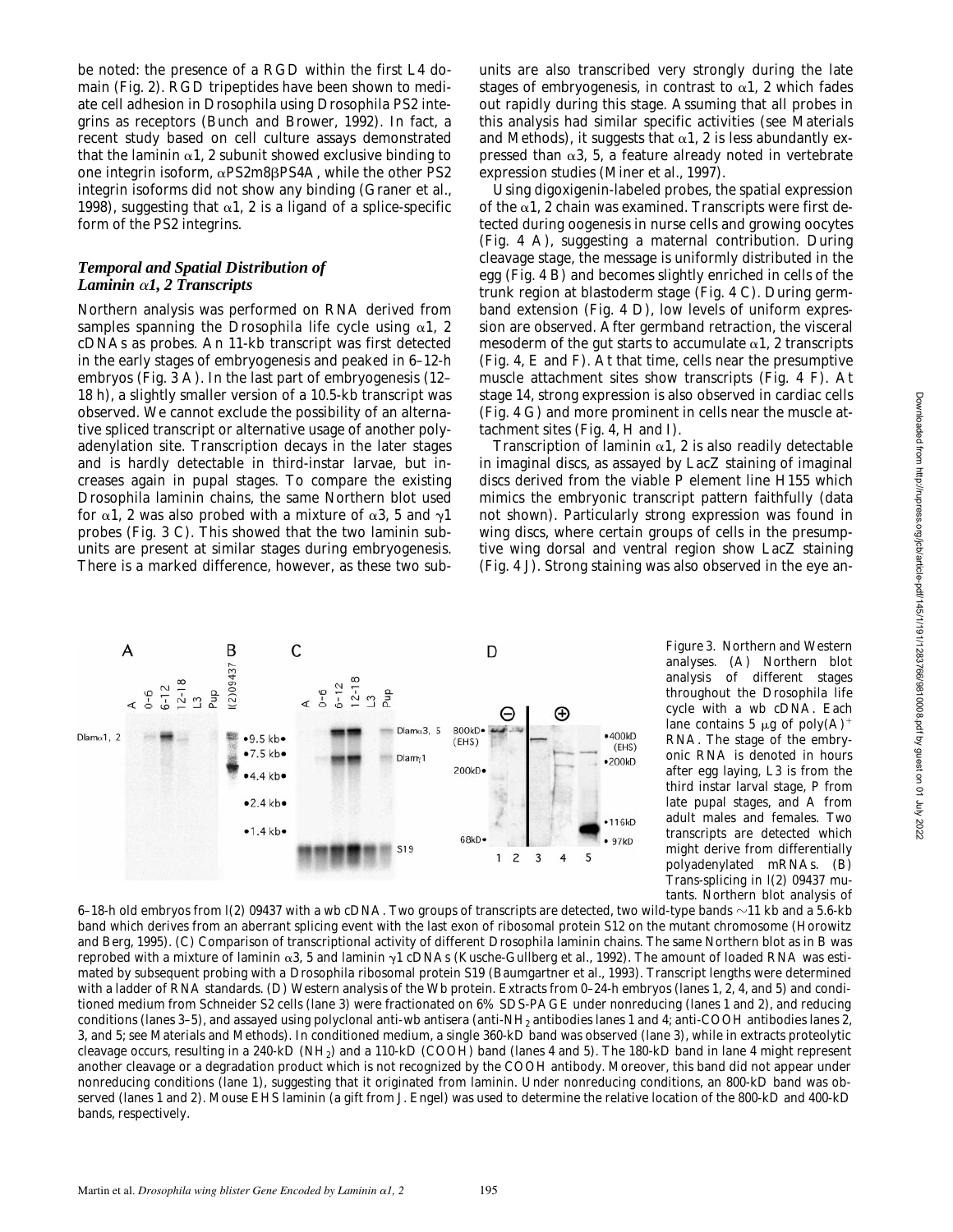

*Figure 4.* Spatial expression of the *wb* gene. Oocytes and embryos are oriented with the anterior to the left and dorsal side up unless otherwise noted. (A) Stage 10 oocyte (stages are those of King, 1970), staining is observed in nurse cells (nc) and little in growing oocytes (o). (B) Stage 2 embryo (embryonic stages are those of Campos-Ortega and Hartenstein, 1985), staining is uniform within the cleavage stage embryo. (C) Stage 6 embryo, horizontal section, staining is observed highest in the middle of the embryo. (D) Stage 10 embryo, uniform expression is observed. (E) Stage 11 embryo, diffuse staining is observed around the visceral mesoderm. (F) Stage 12 embryo, horizontal view, the visceral mesoderm (vm) and muscle attachment sites (ma) show staining. (G and H) Same embryo, different focal plane, horizontal view, cardiac cells (ca), muscle attachment sites (ma), and the posterior spiracles (ps) show staining. (I) Stage 14 embryo, high magnification on cells at muscle attachment sites. (J) Wing disc, LacZ pattern of *H155* line (Fig. 1), distinct regions on the presumptive wing dorsal and ventral region show staining. (K) Eye-antennal disc of *H155* line, staining is particularly strong behind the morphogenetic furrow (mf). (L) Leg disc of *H155* line, a specific pattern is observed.

tennal disc immediately behind the morphogenetic furrow (Fig. 4 K), and also in a specific pattern in leg discs (Fig. 4 L).

### *Spatial Expression of the* a*1, 2 Protein*

To assess the nature and appearance of the  $\alpha$ 1, 2 protein, polyclonal antisera against the  $NH<sub>2</sub>$  and COOH termini (see Materials and Methods) were produced and assayed both by Western analyses and on whole mount embryos. Western blotting of conditioned medium of Schneider S2 cells showed a single 360-kD band (Fig. 3 D, lane 3), while in embryonic extracts proteolytic cleavage was observed giving rise to a 240-kD band (lanes 4 and 5) and a 110-kD band (lane 5) which are detectable using anti- $NH_2$  and -COOH antibodies, respectively. This suggests that proteolytic cleavage also occurs in *Drosophila*, as was reported for the vertebrate  $\alpha$ 2 chain (Ehrig et al., 1990). NH<sub>2</sub> antibodies also detected a possible further degradation product of  $\sim$ 180 kD (lane 4), which is not detected by COOH antibodies. Both antisera recognize a single 800-kD band under nonreducing conditions (lanes 1 and 2), suggesting that the  $\alpha$ 1, 2 protein is part of a laminin trimer. Using an immunoprecipitation assay,  $\alpha$ 1, 2 was found to be associated with the same  $\beta$  and  $\gamma$  chains, as was  $\alpha$ 3, 5 (data not shown).

The protein is first detected at stage 10 as a weak diffusive stripe between the ectoderm and the mesoderm (Fig.

5 A). During germband retraction (Fig. 5 B) the protein is localized diffusely around areas that constitute the visceral mesoderm. At stage 14, strong staining is observed in the BMs that surround the digestive system, i.e., the gut (Fig. 5 C), or at muscle attachment sites (Fig. 5 D, G, and H). These patterns are strongly reminiscent of the expression patterns of various *Drosophila* integrin subunits, particularly the  $\beta$  subunit (Leptin et al., 1989) and the  $\alpha$ 2 subunit (Bogaert et al., 1987). Later stages include localization in dorsal structures along the ventral nerve cord (Fig. 5 E), and BMs around the digestive system (Fig. 5 F). During imaginal wing disc development,  $\alpha$ 1, 2 is localized in a specific spot pattern on the presumptive wing dorsal and ventral region (Fig. 5 I).

## *The wb Gene Encodes Laminin* a*1, 2*

Genomic phage DS 03792 (Fig. 1 B) was mapped to chromosomal region 35A1 (Fig. 1 A). Several P element insertion events could be detected within the genomic area of the laminin gene. Of particular interest were two fly lines conferring embryonic lethality that showed the P element inserted into the middle of the fourth intron (Fig. 1 B). Because insertions of this type showed lethality on other occasions (Horowitz and Berg, 1995) where an unusual splicing event was shown to be the cause for lethality, we wondered whether the same situation would apply here. To test whether trans-splicing between the fourth exon of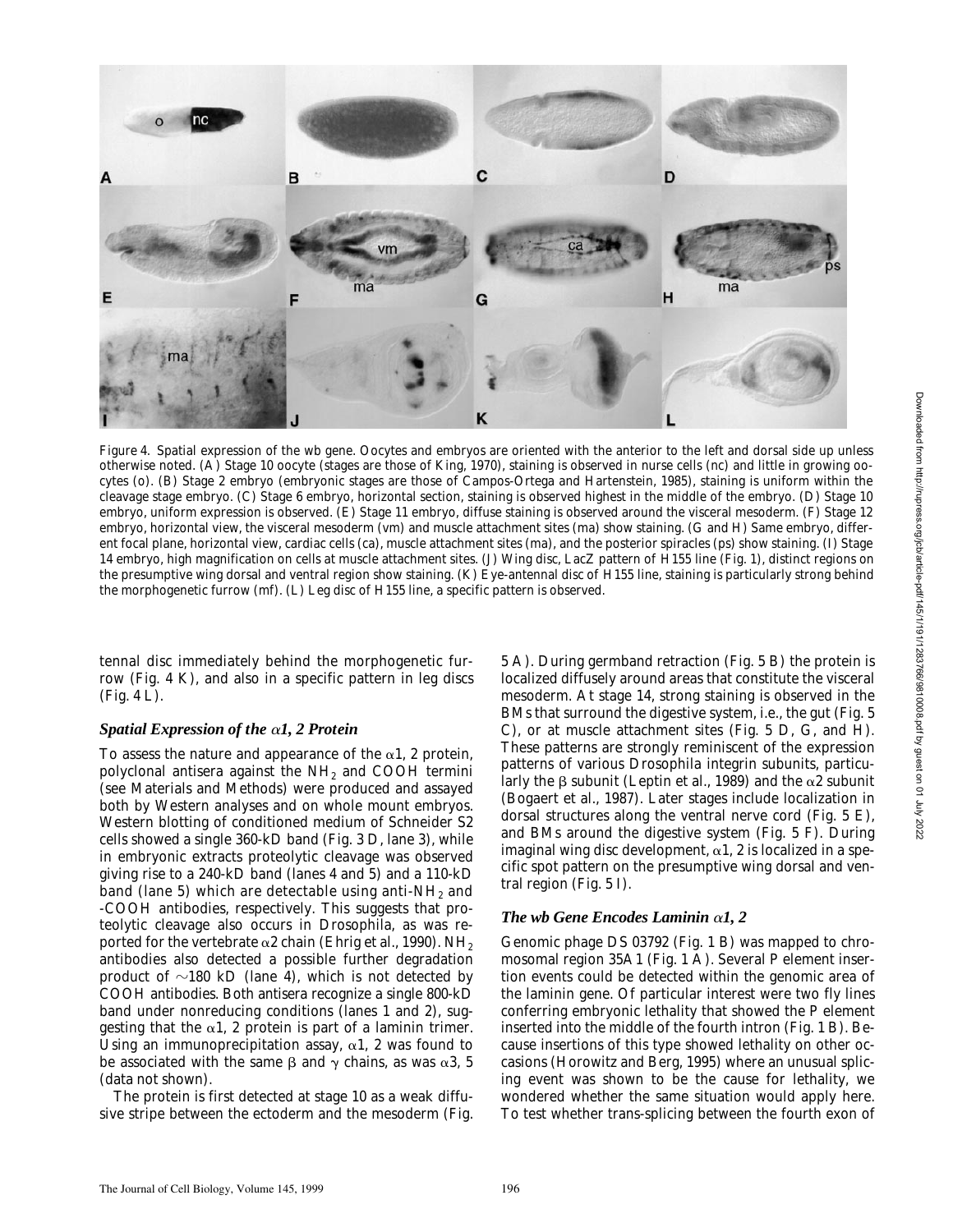

*Figure 5.* Wb protein pattern during embryonic and larval development. Embryos are oriented with the anterior to the left and dorsal side up unless otherwise noted. (A) Stage 10 embryo (embryonic stages are those of Campos-Ortega and Hartenstein, 1985) denoting low level staining in the layer between ectoderm (e) and mesoderm (m; arrow), the anterior midgut (am), and the proctodeum (pr). (B) Stage 13 embryo showing Wb localized on visceral mesoderm of the gut. (C) Stage 14 embryo, BM surround-

ing the major organs of the presumptive digestive systems, pharynx (p), esophagus (e), midgut (mg), and hindgut (hg) show marked staining. (D) Same stage 14 as in C, horizontal section, muscle attachment (ma) sites are stained. (E) Stage 15 embryo, major BMs are stained. (F) Stage 16 embryo, horizontal section, BMs of the major portions of the digestive system show staining. (G and H) High magnifications of muscle attachment sites of stage 12 and stage 16 embryos, respectively. Note also the distinct staining of the BM of the midgut. (I) Wing disc, staining is particularly strong in distinct regions on the presumptive wing dorsal and ventral region.

laminin  $\alpha$ 1, 2 and the last exon of ribosomal protein S12, which resides on the P element construct, we performed Northern analysis on RNA derived from *l(2) 09437* embryos or *l(2) 10002* embryos (not shown). Two bands were visible: the doublet band  $\sim$ 11 kb, already detected in the developmental Northern analysis generated by the wildtype gene from the balancer chromosome, and a smaller species of 5.6 kb, derived from the mutant chromosome whose RNA showed trans-splicing to S12, yielding a shorter transcript (Fig. 3 B). Rehybridization of the same Northern lane using a S12-specific probe confirmed the same 5.6-kb mRNA species (data not shown). We interpret the fact that the 5.6-kb mutant band is stronger than the wild-type 11-kb band as a composite result of a higher efficiency to complete the transcript, because the mutant transcript is more stable, or the transfer of larger mRNA is less efficient. The shortened mRNA codes for a protein truncated within LE8 (Fig. 2 C), and as a result no assembly of the heterotrimeric laminin molecule can occur, as only  $\alpha$ ,  $\beta$ , and  $\gamma$  heterotrimers are sufficiently stable to be secreted (Yurchenco et al., 1997). Consequently, it is likely that no functional laminin of the subunit composition  $\alpha$ 1, 2;  $\beta$ 1;  $\gamma$ 1 is secreted in the *l(2) 09437* mutant.

A survey in the chromosomal area of 35A showed that a locus, termed *wb*, resulting in blisters in wings, could account for the loss of laminin function. To test this hypothesis, *l(2) 09437* and *l(2) 10002* flies were crossed to suitable viable and embryonic lethal *wb* alleles, and were tested for complementation. None of the strong ethylmethane sulfonate induced *wb* alleles complemented *l(2) 09437* and *l(2) 10002* for embryonic lethality (data not shown). This result, in combination with the mapping data, strongly argues that *l(2) 09437* and *l(2) 10002* are mutations in the *wb* locus, and that *wb* is indeed laminin  $\alpha$ 1, 2.

#### *Defects in wb Embryos*

To examine the functions of the Wb protein during em-

bryogenesis, the development of embryos homozygous for embryonic lethal mutations in the *wb* gene (*wbk05612*, *wbk00305*, and *wbHG10*; Lindsley and Zimm, 1992; Zusman, S., unpublished results) was examined and compared with wild-type embryos and embryos homozygous for a deficiency that uncovers the *wb* locus (*Df[2L]fn36* and *Df[2L]fn7* ; Lindsley and Zimm, 1992).

Time lapse videomicroscopy of developing flies revealed that homozygous *wbHG10*, *wbk05612*, and *Df(2L)fn36* embryos become abnormal during gastrulation. Rather than extending their germbands dorsally, mutant germbands twist and extend laterally (Fig. 6, A and B). Near the completion of germband extension, *wb* and *Df(2L)fn36* embryos show a distinct separation between the mesodermal and ectodermal tissue layers of the germband (Fig. 6, C and D). These phenotypes are similar to that described for  $mys$  hemizygous embryos which lack the  $\beta_{PS}$  subunit of integrin (Roote and Zusman, 1995), a potential receptor for laminin (reviewed by Hynes, 1992). Another phenotype in common with *mys* embryos (Wieschaus et al., 1984) includes a dorsal hole which often forms in the cuticle of *wbk05612*, and occasionally in *wbk00305* embryos. Although Wb protein accumulates around the BMs of the developing embryonic gut, no defects were detected in gut morphology or midgut primordial migration.

Previous studies of embryos lacking the *Drosophila* laminin  $\alpha$ 3, 5 chain have demonstrated functions for this molecule in the proper morphogenesis of heart, somatic muscle, and trachea (Yarnitzky and Volk, 1995; Stark et al., 1997). In laminin  $\alpha$ 3, 5 deficient embryos there is a dissociation of the pericardial cells of the heart, gaps in the dorsal trunk of the trachea, and the ventral oblique muscles fail to reach their attachment sites. Similar heart and tracheal defects are found in embryos with mutations affecting  $\alpha_{PS3}\beta_{PS}$ integrin (Stark et al., 1997). To determine if the Wb protein is also involved in these processes, we examined the development of their heart, trachea, and somatic muscles.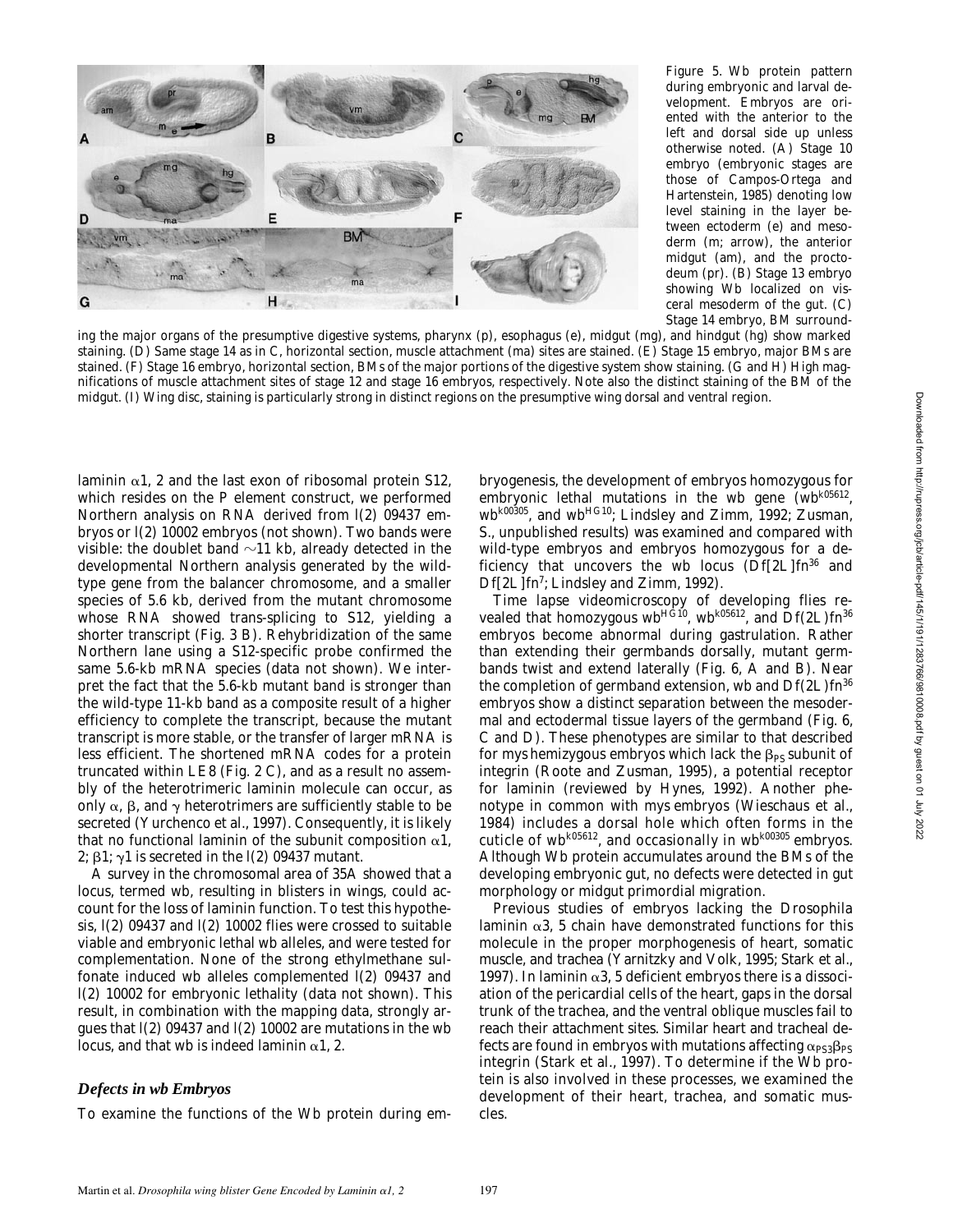

*Figure 6.* Germband phenotypes in *wb* embryos. Wild-type embryos (A and B) and *wbk05612* embryos (C and D). (A and B) Dorsal view of living embryos at germband extension. (B) *wbk05612* embryo shows the posterior midgut invagination (arrow) and germband twisted abnormally to one side and not centered on the midline as in the wild-type embryo in A. (C and D) Lateral view (anterior left) of living embryos at the onset of germband retraction. An abnormal separation is observed between the mesoderm and ectoderm layers of the germband (C versus D, arrow).

The heart (dorsal vessel) forms from external pericardial cells and internal cardioblasts that migrate during dorsal closure to meet along the dorsal midline to form the heart tube (Bate, 1993). *wb* and *wb*-deficient embryos stained with antibodies that recognize pericardial cells show that homozygous  $wb^{k05612}$ ,  $wb^{k00305}$  (both occasionally showing dorsal holes), and *Df(2L)fn36* embryos often contain fewer pericardial cells than wild-type embryos resulting in distinct gaps in the heart tube (Fig. 7, A and B). Furthermore, the pericardial cells appear to dissociate randomly and the tube often appears to curve off towards the lateral side of the embryo.

The dorsal trunk of the trachea is formed by migration of the tracheal pits to form a long tracheal tube which extends the length of the embryo (reviewed in Manning and Krasnow, 1993). Antibodies were used to examine trachea formation in *wb* and *wb* deficient embryos. Embryos homozygous for *wbk05612*, *wbHG10*, and *Df(2L)fn36* were observed to have significant gaps in the dorsal trunk of the trachea (Fig. 7, C and D). This was confirmed by examining the development of filmed *wb* embryos.

Due to the strong expression of the Wb protein in muscle attachment sites, we also examined *wb* and *wb*-deficient embryos for defects associated with the attachment of myotubes to their ectodermal attachment sites. Careful examination of somatic muscle in homozygous *wbk05612*, *wbHG10*, and *Df(2L)fn36* embryos stained with antimyosin antibodies (Fig. 7, E and F), or prepared for examination under polarized light at the end of embryonic development, revealed that their somatic myotubes are often not attached to target epidermal attachment sites. This defect most commonly involves the ventral oblique muscles located in the anterior most segments of the embryo (Fig. 7 F). Random disorganization of myotubes and areas without myotubes are occasionally observed in these embryos as well.

In conclusion, several defects are observed in *wb* embryos, some in common with those observed in laminin  $\alpha$ 3, 5 embryos, and many in common with those observed with integrin mutations.



*Figure 7.* Dorsal vessel, trachea, and somatic muscle defects in *wb* embryos. Wild-type embryos (A, C, and E) and abnormal embryos from *wbk05612* producing crosses (B, D, and F) are shown with anterior at the left. (A and B) Antibody staining of stage 14 embryos shows mislocalization (arrow) and gaps (thick arrow) in the pericardial cells of the developing heart and dorsal vessel of a *wb* embryo. (C and D) Antibody staining of stage 16 embryos shows gaps (arrow) in the dorsal tracheal trunk of a *wb* embryo in D. (E and F) Ventrolateral views of stage 16 embryos stained with antimyosin antibodies to visualize somatic muscle patterning. Ventral oblique muscles (arrow) in the *wb* embryo of F never reach their targeted epidermal attachment sites.

### *Defects in Adults*

As the name implies, mutations in the *wb* locus can lead to blistering of the wing, in which the dorsal and ventral wing surfaces separate (Woodruff and Ashburner, 1979). As shown in Fig. 8, A and C, the blisters are located centrally within the wing, consistent with the location of laminin expression and localization in wing discs (Fig. 4 J and Fig. 5 I). The blisters vary in size, depending on the allelic combination used (data not shown). Homozygous viable alleles of *wb* exist that show no blistering (i.e., *wbCR4*), and only in combination with an embryonic lethal *wb* allele (i.e., *l(2) 09437*) or a deficiency (*Df[2L]fn7* or *fn36*) were blisters observed, suggesting that below a certain threshold, the lack of functional laminin can lead to blistering. No haplo-insufficiency was observed in *l(2) 09437* animals (data not shown). The *wb* phenotype strongly resembles the phenotypes associated with mutations in integrins (Brower and Jaffe, 1989; Brabant et al., 1993; Brower et al., 1995), and mutations in the *Drosophila* laminin  $\alpha$ 3, 5 gene can also lead to blistered wings (Henchcliffe et al., 1993).

Due to the fact that high expression of *wb* was also found posterior to the morphogenetic furrow in the developing eye (Fig. 4 K), we wished to determine the function of *wb* during eye development. For this reason, somatic clones were induced in the eye of *wbk05612* flies using the FLP technique (Golic, 1991). As evident in Fig. 8 D, the number of photoreceptor cells did not change, but they appear disorganized. Disorganized photoreceptor cells were also detected in *mys* and *mew* (PS1-encoding) mutant clones (Zusman et al., 1990; Brower et al., 1995).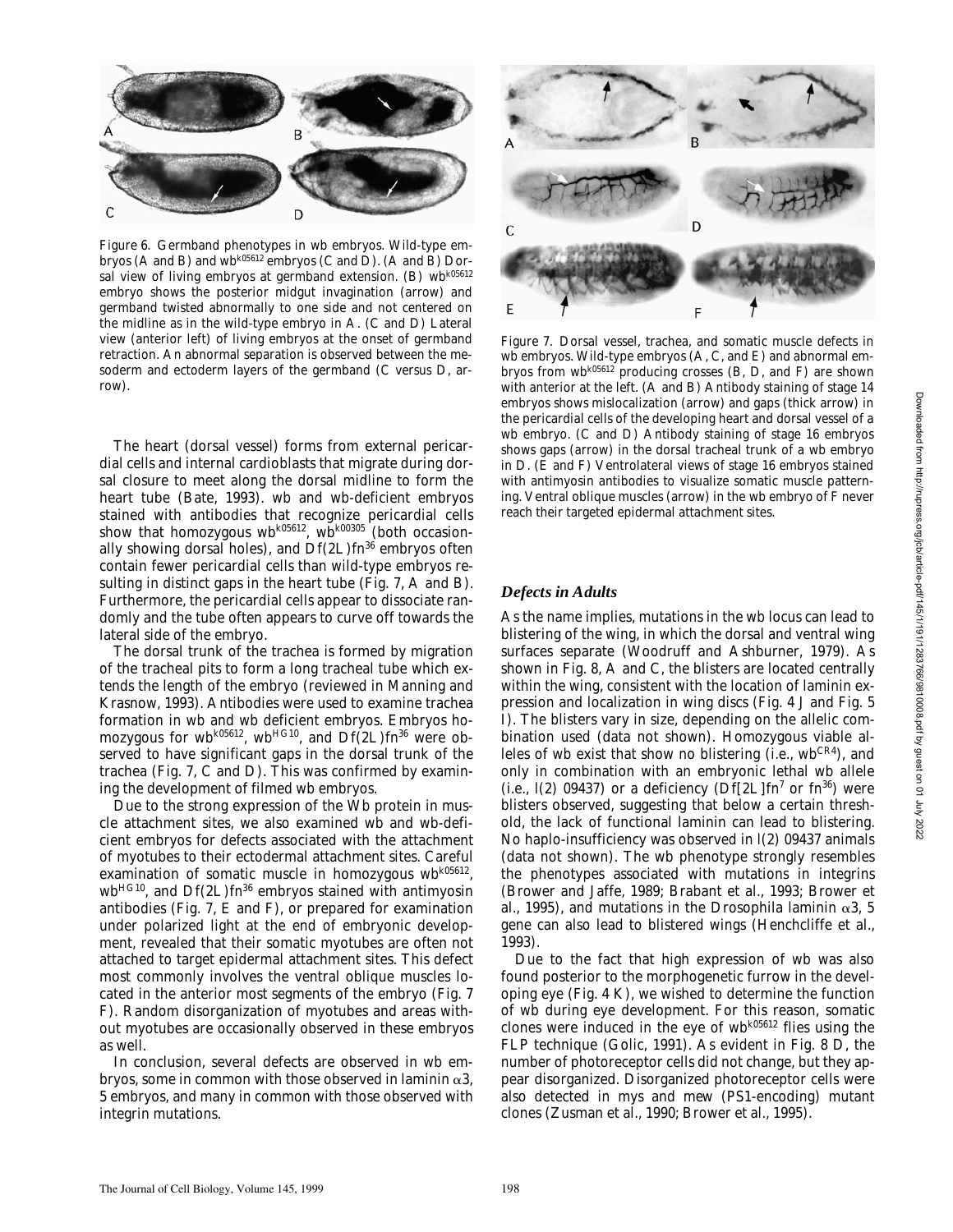

*Figure 8.* Adult *wb* phenotypes. (A–C) Wings from *wbCR4*/*l(2) 09437* flies. (A) Bottom, (B) side, and (C) high magnification of the blister, suggesting weakened adhesion between dorsal and ventral wing epithelia. (D) Disorganized rhabdomeres in homozygous *wbk05612* eye clones as viewed under antidromic illumination. Note that the encircled rhabdomeres (*wb*/*wb*) show the same overall organization as in the neighboring (wild-type) rhabdomeres, but appear disorganized, similar to *mys* eye clones (Zusman et al., 1990), or *mew* eye clones (Brower et al., 1995).

# *Discussion*

We have demonstrated the existence of a second laminin  $\alpha$ chain in *Drosophila*, and sequence analysis shows that it is homologous to the  $\alpha$ 2 and  $\alpha$ 1 chain in vertebrates. Most likely, this chain represents one of the ancestral versions of a vertebrate  $\alpha$  chain of laminin, as some marked changes are observed in comparison to  $\alpha$ 1, 2. The protein is slightly larger than vertebrate  $\alpha$ 1 or  $\alpha$ 2, mainly due to the addition of a  $NH<sub>2</sub>$ -terminal extension, an insertion in the first EGFlike region, and by acquisition of two additional EGF-like modules (Fig. 2 C). Other discrepancies have been observed in the *Caenorhabditis elegans* a1, 2 where one G module is deleted (Fig. 2 C). Laminins have also been isolated in lower organisms such as *Hydra vulgaris* (Sarras et al., 1994) where they are expressed in the subepithelial zone involved in attachment of mesoderm to the ectoderm. Sequence comparisons suggest that the  $\alpha$  chain associated with this laminin corresponds to an ancestral version of the  $\alpha$ 3 and  $\alpha$ 5 chain (Sarras, M., personal communication).

Virtually no exon boundaries match the gene structure observed in human laminin  $\alpha$ 2 or *C. elegans* laminin  $\alpha$ 1, 2, nor is the number of exons similar (16 versus 64 and 10, respectively; Zhang et al., 1996; Fig. 2), suggesting that  $\alpha$ chains in higher animals have become more complex by splitting coding sequences through uptake of new noncoding sequences. In addition, no exon boundaries of *Drosophila*  $\alpha$ 1, 2 fit those of *Drosophila*  $\alpha$ 3, 5 (Fig. 2 D) or even of *C.* elegans  $\alpha$ 1, 2 (Fig. 2 C), suggesting that the two  $\alpha$  chains diverged much earlier. Based on the sequenced *C.* elegans genome, which discovered only two  $\alpha$  chains, it is plausible to assume that invertebrate genomes such as *Drosophila* or *C.* elegans probably possess only two  $\alpha$  chains, one  $\beta$  and one  $\gamma$  chain, respectively, which may limit the number of possible assemblies into functional laminin trimers to two.

A comparison between expression patterns of  $\alpha$ 1, 2 and vertebrate laminins reveals that the expression of vertebrate  $\alpha$ 2 fits better to *Drosophila*  $\alpha$ 1, 2, as  $\alpha$ 1 shows a highly restricted expression in kidney, as compared with  $\alpha$ 2 whose expression was reported to be widespread in mesenchymal cells (Miner et al., 1997). In accordance with vertebrate expression studies (Miner et al., 1997) where  $\alpha 5$ was shown to be the most widely expressed  $\alpha$  chain, *Drosophila*  $\alpha$ 3, 5 is more widely expressed than  $\alpha$ 1, 2.

Interestingly, Wb harbors a RGD sequence located on the L4 domain (Fig. 2 C) which makes it a likely ligand for integrins. Biochemical studies on integrin-mediated adhesion using *Drosophila* cell lines identified Wb as a distinct ligand for  $\alpha$ PS2m8 $\beta$ PS4A integrin (Graner et al., 1998), one of four splice forms of the  $\alpha$ PS2 $\beta$ PS integrins (Brown et al., 1989; Zusman et al., 1990). The  $\alpha$ PS2 isoform is also the predominant splice form present at developmental stages during which Wb is expressed (Brown et al., 1989). No data have been reported to date on the isoform distribution of bPS integrin. In contrast, other RGD containing proteins such as tiggrin (Fogerty et al., 1994), or ten-m (Baumgartner et al., 1994) show no absolute requirement for a specific splice isoform of  $\beta PS$ : both proteins need only exon 8 of  $\alpha$ PS2 to be present. Using a similar approach, *Drosophila* laminin containing  $\alpha$ 3, 5 was shown to be a specific ligand for  $\alpha$ PS1 $\beta$ PS integrin (Gotwals et al., 1994). This suggests that *Drosophila* laminins (subunit composition  $\alpha$ 1, 2;  $\beta$ 1;  $\gamma$ 1, and  $\alpha$ 3, 5;  $\beta$ 1;  $\gamma$ 1) can serve as PS2 and PS1 integrin ligands, respectively. Moreover, the model for embryonic muscle and pupal wing attachment proposed by Gotwals et al. (1994) holds true, by juxtaposing another partner to tiggrin facing the PS2 binding site. Interestingly, the region harboring the RGD in L4 of Wb is highly related to the RGD-containing site of vertebrate laminin  $\alpha$ 5 (Graner et al., 1998), which could indicate that vertebrate  $\alpha$ 5 has taken up this motif during evolution, in contrast to the existing *Drosophila*  $\alpha$ 3, 5 which does not harbor an RGD site. Genetic data further support an association of *wb* with integrins, since weak *mys* mutations increase the size and frequency of blisters in *wb* flies (Khare, N., and S. Baumgartner, manuscript in preparation). No conclusive genetic interaction data were reported to occur between  $\alpha$ 3, 5 and *mys* (Henchcliffe et al., 1993).

Several embryonic *wb* phenotypes (Fig. 6) were shown to be remarkably similar to those of single integrin mutations, i.e., the separation of mesoderm and ectoderm, and the twisted germband common to *mys* (Fig. 6, B and D; Roote and Zusman, 1995) or to *scb* (Stark et al., 1997). Notably, separated mesoderm/ectoderm and twisted germband were not observed in mutations in the  $\alpha$ 3, 5 chain (Yarnitzki and Volk, 1995). The  $\alpha$ 3, 5 chain was only found to be required for later stages of patterning of mesodermally derived cells, suggesting that  $\alpha$ 1, 2 is exclusively used to confer early adhesion between mesoderm and ectoderm. In contrast, common phenotypes between  $\alpha$ 1, 2 and  $\alpha$ 3, 5 were detected in late stages of embryogenesis where the formation of the ventral oblique muscles is disturbed, particularly in the anterior segments (Fig. 7 F; Yarnitzki and Volk, 1995; Prokop et al., 1998). Finally, the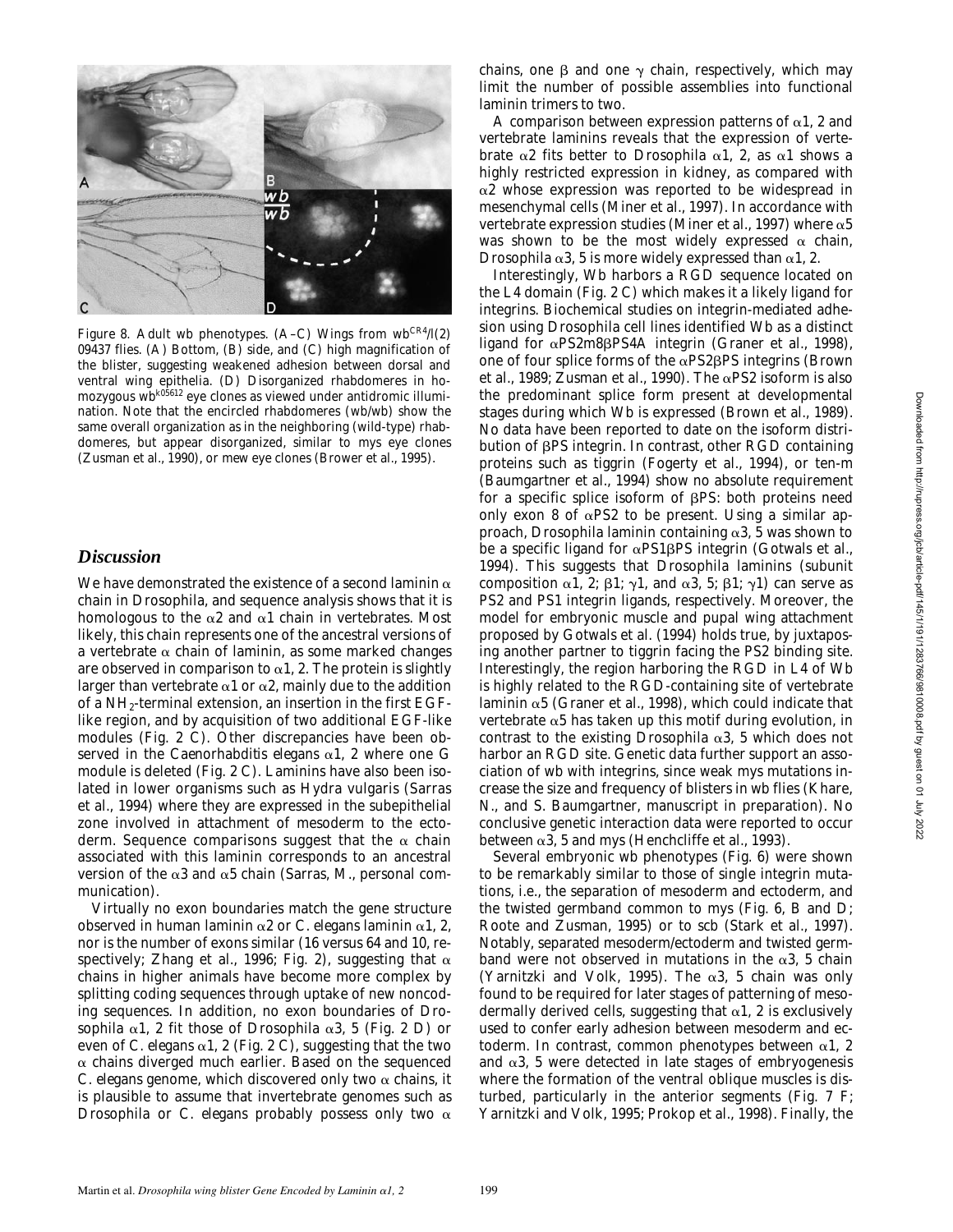formation of the heart was reported to be disturbed in mutations of both genes (Fig. 7 B; Yarnitzki and Volk, 1995).

No phenotype reminiscent of the muscular dystrophylike phenotype in vertebrates was observed in our mutants. Although we did not observe *wb* expression in muscles, we cannot rule out marginal expression levels below the sensitivity of our detection method. However, certain myotubes do appear disorganized in *wb* mutant embryos. This cannot be considered an analogous situation to *dy/dy* mice (Xu et al., 1994), because the defects observed are most likely due to the inability of muscle cells to migrate properly and a failure in attaching to muscle attachment sites. Similar phenotypes were also observed in laminin  $\alpha$ 3, 5 mutants (Prokop et al., 1998).

Previous studies have shown that integrin-mediated adhesivity between the two epithelial cell layers of the wing is particularly sensitive to mutations involving either integrin ligands (this paper) or upstream factors of integrins, i.e., the *blistered* (*bs*) gene encoding a *Drosophila* serum response factor (SRE; Montagne et al., 1996). *bs* and integrins interact genetically (Fristrom et al., 1994) and *mys* expression appears to be greatly reduced in hypomorphic *bs* mutants (Montagne et al., 1996), suggesting a scenario where *bs* might directly control integrin gene expression on the transcriptional level. It is plausible to assume that *bs* might also directly control *wb* expression, as the transcript pattern of both show striking coexpression (Fig. 4 J; Montagne et al., 1996), and a corresponding SRE has been located 260 bp upstream of the putative TATA box of the *wb* gene (data not shown).

Specific screens have been performed for mutations affecting adhesion between wing surfaces (Prout et al., 1997; Walsh and Brown, 1998). To our surprise, none of the loci described correspond to *wb*, suggesting that the formation of blisters in the wing depends on subtle changes of *wb* activity. This is further suggested by the fact that only suitable *wb* allelic combinations show blisters. For example, blisters were only detected in transheterozygous allelic combinations of a weak (homozygous viable) allele, *wbCR4*, and *Df(2L)fn7* or *l(2) 09437* which behaves as a null allele. In other words, only the range of *wb* activity slightly below 50% of wild-type activity is capable of forming blisters, while a level of  $\geq 50\%$  does not affect wing blistering, as no haplo-insufficiency is observed in *l(2) 09437* flies.

In parallel to the wing, *wb* clones induced in the eye cause similar phenotypes to clones induced in integrin mutations, i.e., aPS1 (*mew*) mutants (Roote and Zusman, 1995) or bPS (*mys*) mutants (Zusman et al., 1990; Brower et al., 1995), but not in aPS2 (*if*) mutants (Brower et al., 1995) which result in virtually wild-type eyes. Similar phenotypes were also observed in laminin  $\alpha$ 3, 5 mutant combinations, however, the degree of severity of disorganization is higher than in *wb* or integrin mutant clones (Henchcliffe et al., 1993).

We wish to thank John Roote and Michael Ashburner for their generous contribution of *wb* alleles, and Denise Montell for providing the *H155* line. We also wish to thank Talila Volk, Mark Krasnow, and Dan Kiehart for providing antibodies, and Jürgen Engel for providing mouse EHS laminin. We would like to thank the Berkeley *Drosophila* Genome Project and particularly Suzanne Lewis for providing sequence information before publication. The help of Herbert Angliker in resequencing portions of the gene is acknowledged. In addition, we appreciate the ef-

forts of Kassandra Gorham, Christopher Wright, Liam Casey, and Mark Hickery on this project.

This work was supported by National Science Foundation grant 9404055 to S. Zusman and by the Schybergs Stiftelse and a Swedish Naturvetenskapliga Forskningradet Grant 409005501-5 to S. Baumgartner.

Received for publication 2 October 1998 and in revised form 22 February 1999.

#### *References*

- Aberdam, D., M.F. Galliano, J. Vailly, L. Pulkkinen, J. Bonifas, A.M. Christiano, K. Tryggvason, J. Uitto, E.H. Epstein, J.P. Ortonne, et al. 1994. Herlitz's junctional epidermolysis bullosa is linked to mutations in the gene (LAMC2) for the gamma 2 subunit of nicein/kalinin (LAMININ-5). *Nat. Genet.* 6:299–304.
- Bairoch, A., and R. Apweiler. 1999. The SWISS-Prot protein sequence data bank and its supplement in 1999. *Nucleic Acids Res.* 27:49–54.
- Bate, M. 1990. The mesoderm and its derivatives. *In* The Development of *Drosophila melanogaster.* M. Bate, and A. Martinez-Arias, editors. Cold Spring Harbor Laboratory Press, Cold Spring Harbor, NY. 1013–1090.
- Baumgartner, S., D. Martin, and R. Chiquet-Ehrismann. 1993. *Drosophila* ribosomal protein S19 sequence. *Nucl. Acids Res*. 21:3897.
- Baumgartner, S., D. Martin, C. Hagios, and R. Chiquet-Ehrismann. 1994. *ten-m*, a *Drosophila* gene related to tenascin, is a new pair-rule gene. *EMBO (Eur. Mol. Biol. Organ.) J.* 13:3728–3740.
- Bogaert, T., N. Brown, and M. Wilcox. 1987. The *Drosophila* PS2 antigen is an invertebrate integrin that, like the fibronectin receptor, becomes localized to muscle attachments. *Cell.* 51:929–940.
- Brabant, M.C., and D.L. Brower. 1993. PS2 integrin requirements in *Drosophila* embryos and wing morphogenesis. *Dev. Biol*. 157:49–59.
- Brower, D.L., and S.M. Jaffe. 1989. Requirement for integrin during *Drosophila* wing development. *Nature.* 342:285–287.
- Brower, D.L., T.A. Bunch, L. Mukai, T.E. Adamson, M. Wehrli, S. Lam, E. Friedlander, C.E. Roote, and S. Zusman. 1995. Non-equivalent requirements for PS1 and PS2 integrin at cell attachments in *Drosophila*; genetic analysis of the aPS1 integrin subunit. *Development.* 121:1311–1320*.*
- Brown, N.H., D.L. King, M. Wilcox, and F.C. Kafatos. 1989. Developmentally regulated alternative splicing of *Drosophila* integrin PS2a transcripts. *Cell.* 59:185–195.
- Bunch, T.A., and D.L. Brower. 1992. *Drosophila* PS2 integrin mediates RGDdependent cell–matrix interactions. *Development.* 116:239–247.
- Burge, C., and S. Karlin. 1997. Prediction of complete gene structures in human genomic DNA. *J. Mol. Biol*. 268:78–94.
- Burgeson, R., M. Chiquet, R. Deutzmann, P. Ekblom, J. Engel, H. Kleinman, G.R. Martin, G. Meneguzzi, M. Paulsson, J. Sanes, et al. 1994. A new nomenclature for the laminins. *Matrix Biol.* 14:209–211.
- Campos-Ortega, J.A., and V. Hartenstein. 1985. The Embryonic Development of *Drosophila melanogaster*. Springer-Verlag, Berlin. 9–84.
- Chi, H.-C., and C.-F. Hui. 1989. Primary structure of the *Drosophila* laminin B2 chain and comparison with human, mouse and *Drosophila* B1 and B2 chains. *J. Biol. Chem*. 264:1543–1550.
- Chomczynski, P., and N. Sacchi. 1987. Single-step method of RNA isolation by acid guanidium thiocyanate-phenol-chloroform extraction. *Anal. Biochem*. 162:156–159.
- Chung, A.E., R. Jaffe, J.P. Freeman, J.P. Vergnes, J.E. Braginsk, and B. Carlin. 1979. Properties of a basement membrane related glycoprotein synthesized by a mouse embryonal carcinoma-derived cell line. *Cell.* 16:277–287.
- Cserhalmi-Friedman, P.B., H. Baden, R.E. Burgeson, and A.M. Christiano. 1998. Molecular basis of non-lethal junctional epidermolysis bullosa: identification of a 38 basepair insertion and a splice site mutation in exon 14 of the LAMB3 gene*. Exp. Dermatol*. 7:105–111.
- Drysdale, R., E. Rushton, and M. Bate. 1993. Genes required for embryonic muscle development in *Drosophila melanogaster*. *Roux's Arch. Dev. Biol*. 202:276–295.
- Ehrig, K., I. Leivo, W.S. Argaves, E. Ruoslahti, and E. Engvall. 1990. Merosin, a tissue-specific basement membrane protein, is a laminin-like protein*. Proc. Natl. Acad. Sci. USA.* 87:3264–3268.
- Fogerty, F.J., L.I. Fessler, T.A. Bunch, Y. Yaron, C.G. Parker, R.E. Nelson, D.L. Brower, D. Gullberg, and J.H. Fessler. 1994. Tiggrin, a novel *Drosophila* extracellular matrix protein that functions as a ligand for *Drosophila* aPS2bPS integrins. *Development.* 120:1747–1758.
- Fristrom, D., P. Gotwals, S. Eaton, T.B. Kornberg, M. Sturtevant, E. Bier, and J.W. Fristrom. 1994. *blistered*: a gene required for vein/intervein formation in wings of *Drosophila*. *Development.* 120:2661–2671.
- Garcia-Alonso, L., R.D. Fetter, and C.S. Goodman. 1996. Genetic analysis of laminin A in *Drosophila*: extracellular matrix containing laminin A is required for ocellar axon pathfinding. *Development*. 22:2611–2621.
- Golic, K.G. 1991. Site-specific recombination between homologous chromosomes in *Drosophila. Science.* 252:958–961.
- Gotwals, P.J., S.E. Paine-Saunders, K.A. Stark, and R.O. Hynes. 1994. *Drosophila* integrins and their ligands. *Curr. Opin. Cell Biol.* 6:734–739.
- Graner, M.W., T.A. Bunch, S. Baumgartner, A. Kerschen, and D.L. Brower.